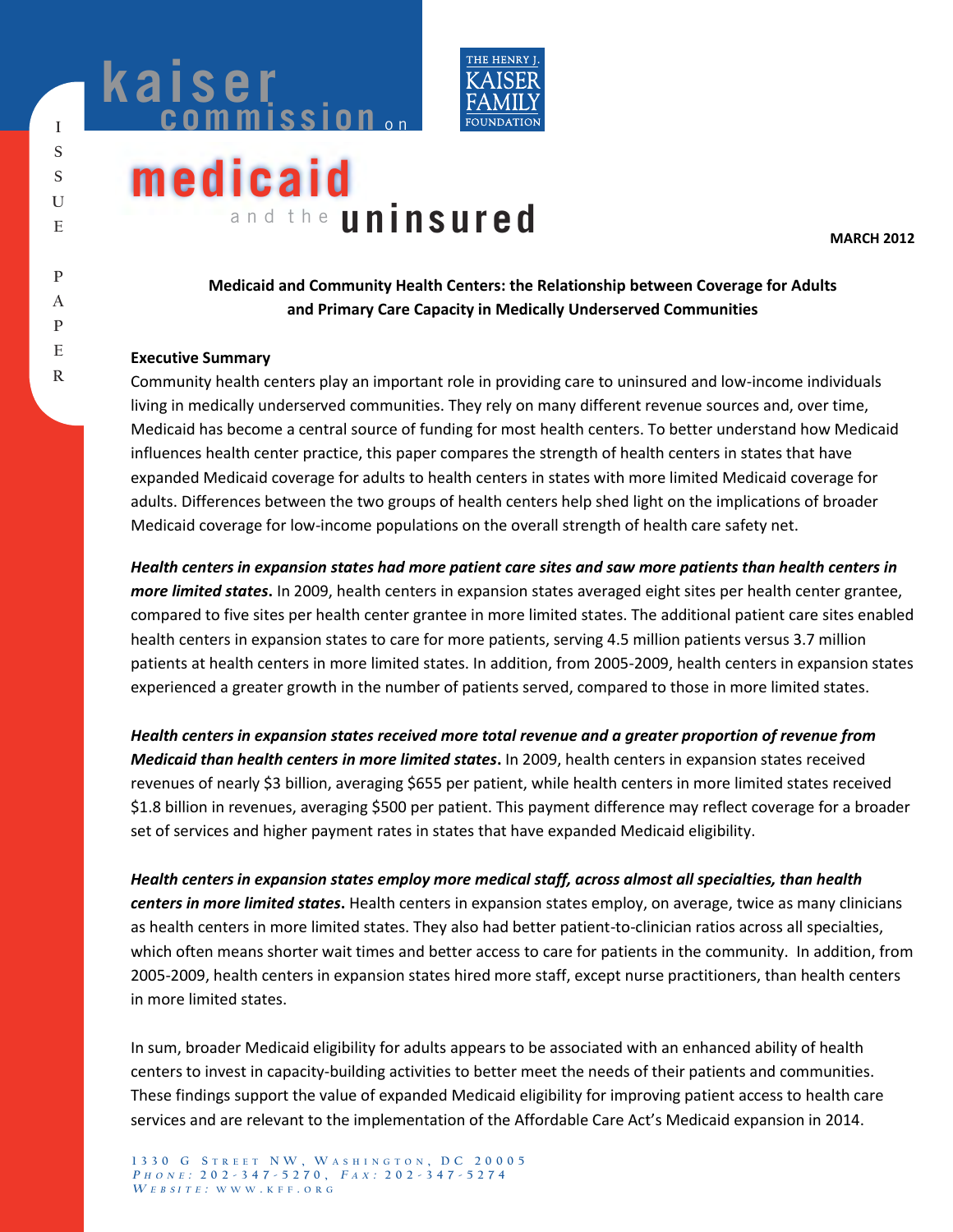## **Introduction**

Community health centers (known for Medicare and Medicaid coverage and payment purposes as federally qualified health centers (FQHCs)) play an important role in providing care to uninsured and low-income individuals living in medically underserved communities. As with any medical practice, having adequate and stable funding is critical to enabling health centers to supply the range of services and staffing to meet the needs of the communities they serve. However, for health centers, which are required by law to serve the entire community regardless of one's ability to pay and, therefore, treat large numbers of uninsured patients, securing funds sufficient to sustain operations can be challenging.

Health centers, like other providers, rely on many different revenue sources, but, over time, Medicaid has become a central source of funding for most health centers. Federal law requires that all state Medicaid programs cover health center services for eligible beneficiaries and pay for all Medicaid covered services furnished by health centers using a prospective payment system linked to patient care costs. This requirement means that Medicaid payments received by health centers for the covered services they provide to program beneficiaries relate to the cost of that care. This ensures that funding from other sources can be used to support care for uninsured patients. Of particular importance to increasing health centers' revenues are states' Medicaid eligibility standards, because of their impact on coverage of and payment for the services provided by health centers. Health centers operating in states with more expansive Medicaid eligibility levels are likely to have a greater percentage of their patients covered by Medicaid, which, in turn, means more revenue available to support health center operations.

From a financial perspective, state Medicaid eligibility and coverage policies for adults have the potential to exert a major influence on total health center revenues and, therefore, on their overall structure and operations, not only for Medicaid patients, but for all patients. To understand how Medicaid influences health center practice, this paper uses a number of measures to compare the strength of health centers in states that have expanded Medicaid coverage for adults to those in states with more limited Medicaid coverage for adults. These measures focus on patient volume and growth, staffing, and overall financial strength. Differences between the two groups of health centers help shed light on the implications of broader Medicaid coverage for low-income populations on the overall strength of the health care safety net and its ability to create new access points for all residents of a community.

#### **Background**

Community health centers were created to deliver comprehensive primary health care to people in high need, low resource areas. Health centers were established through Section 330 of the Public Health Service Act, which specifies the legal requirements of the program.<sup>1</sup> These standards, in turn, determine which entities may be FQHCs for Medicare and Medicaid coverage and payment purposes. To qualify as a health center, an entity must meet four basic requirements: (i) location in or service to medically underserved populations and communities; (ii) provision of comprehensive primary health care in accordance with federal guidelines; (iii) prospective adjustment of charges in accordance with patients' ability to pay; and (iv) governance by a board of

l

 $1$  There are approximately 100 additional health center "look-alikes" that are identified by HRSA and certified by CMS as meeting the health center criteria but do not receive Section 330 funding.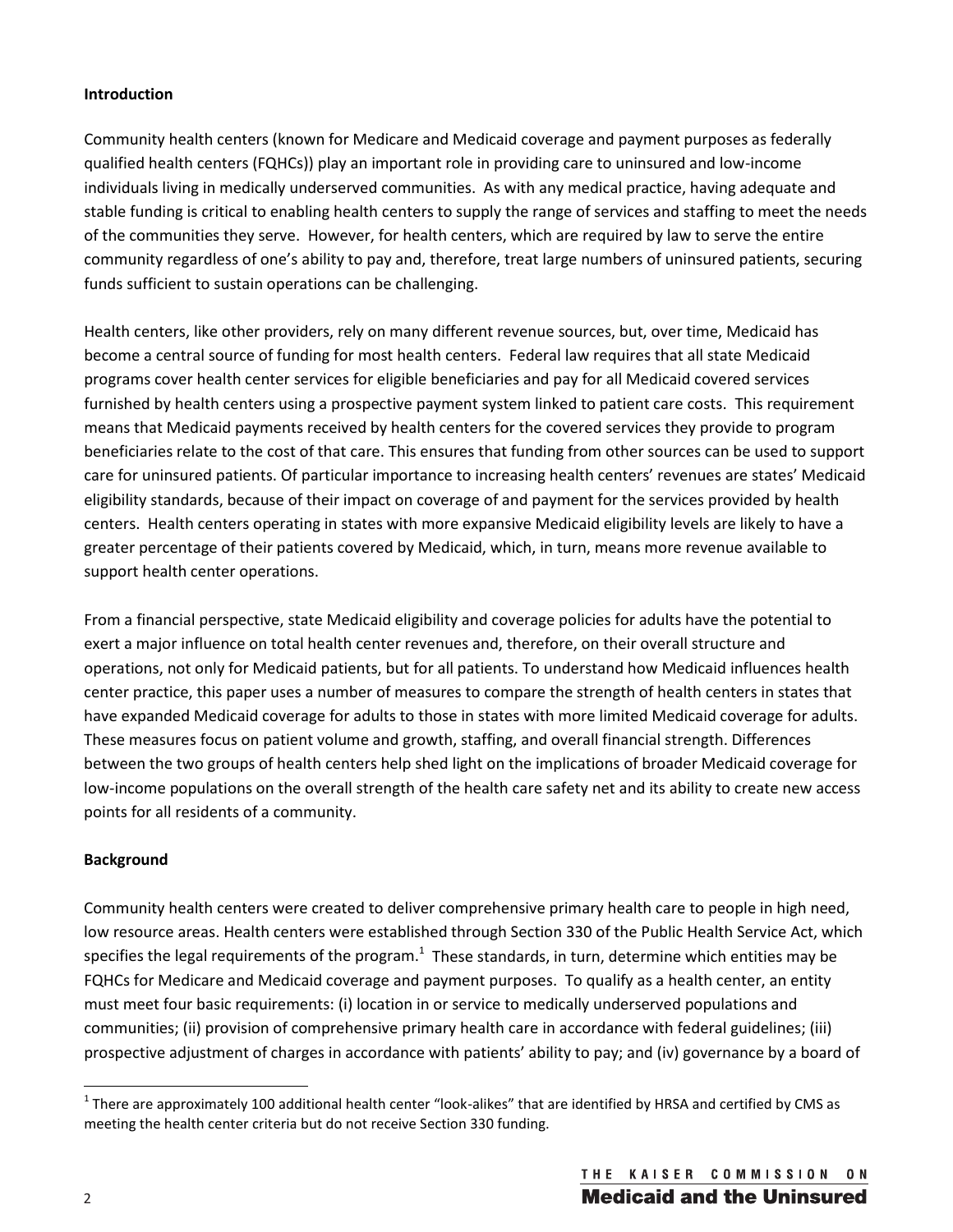directors, a majority of whose members must be patients of the health center.<sup>2</sup> Health centers that meet these standards are eligible for federal Section 330 grants to support care for the uninsured, as well as special coverage and payment rules under Medicare and Medicaid. As of 2010, 1,124 federally funded health centers, in more than 8,100 locations, were operating in every state, the District of Columbia, and the U.S. territories. An additional 100 "look-alike" FQHCs that do not receive federal health center grants but meet all health center requirements, and thus qualify for Medicare and Medicaid's special coverage and payment rules, were also in operation that year.

Health centers differ widely in structure and operation, reflecting the unique circumstances of the communities they serve, differences in patient care needs and preferences, differences in local health system characteristics, and variations in state laws and policies. Health centers located in rural areas may be smaller, may rely more heavily on staffing by nurse practitioners and physician assistants, and may offer a more limited range of services. While, health centers operating in more populous urban areas may be larger, may operate in multiple fixed sites and temporary locations (e.g., a mobile van), and may offer a broad range of medical, dental, behavioral, and other health services all under one roof.

State laws and policies influence health center formation and operations in a number of ways. For example, in the District of Columbia and the 23 states that have broad state nurse practice acts, clinical staff might include more nurse practitioners.<sup>3</sup> State laws that license health clinics, as well as local zoning laws, can also influence both the scope of services offered by health centers and their service locations.

State Medicaid coverage and payment policies, in particular, have a major impact on health center structure and operations. Federal Medicaid law requires that all state programs cover health center services for categorically needy beneficiaries and that they pay for these services using a cost-related prospective payment system linked to patient care costs.<sup>4</sup> Within these broad parameters, state coverage and payment vary in terms of which classes of ambulatory care services are covered, which procedures are recognized as payable, which clinical and administrative costs are allowable, and which standards are used to calculate actual payment amounts.

States also vary in the scope of their Medicaid coverage for low-income individuals. Through Medicaid and the Children's Health Insurance Program (CHIP), states cover most children with family incomes up to 200% of the federal poverty level (FPL); however, the eligibility levels for the parents of these children are often much lower. States are required to cover parents with dependent children up to the welfare eligibility levels of July 1996, which vary by states, but are often below 50% of the FPL. Several states have expanded coverage for parents above these levels, although many have not. As a result, the number and income status of individuals eligible for Medicaid varies greatly by state. This paper will take a look at how the insurance status of low-income individuals affects the health centers, a place where many go to access care.

l

 $^{2}$  42 USCS § 254b.

<sup>&</sup>lt;sup>3</sup> Kaiser Commission on Medicaid and the Uninsured. *Improving Access to Adult Primary Care in Medicaid: Exploring the Potential Role of Nurse Practitioners and Physician Assistants*. March 2011. Available at: (http://www.kff.org/medicaid/8167.cfm). <sup>4</sup>

 $4$  42 U.S.C. §1396(bb).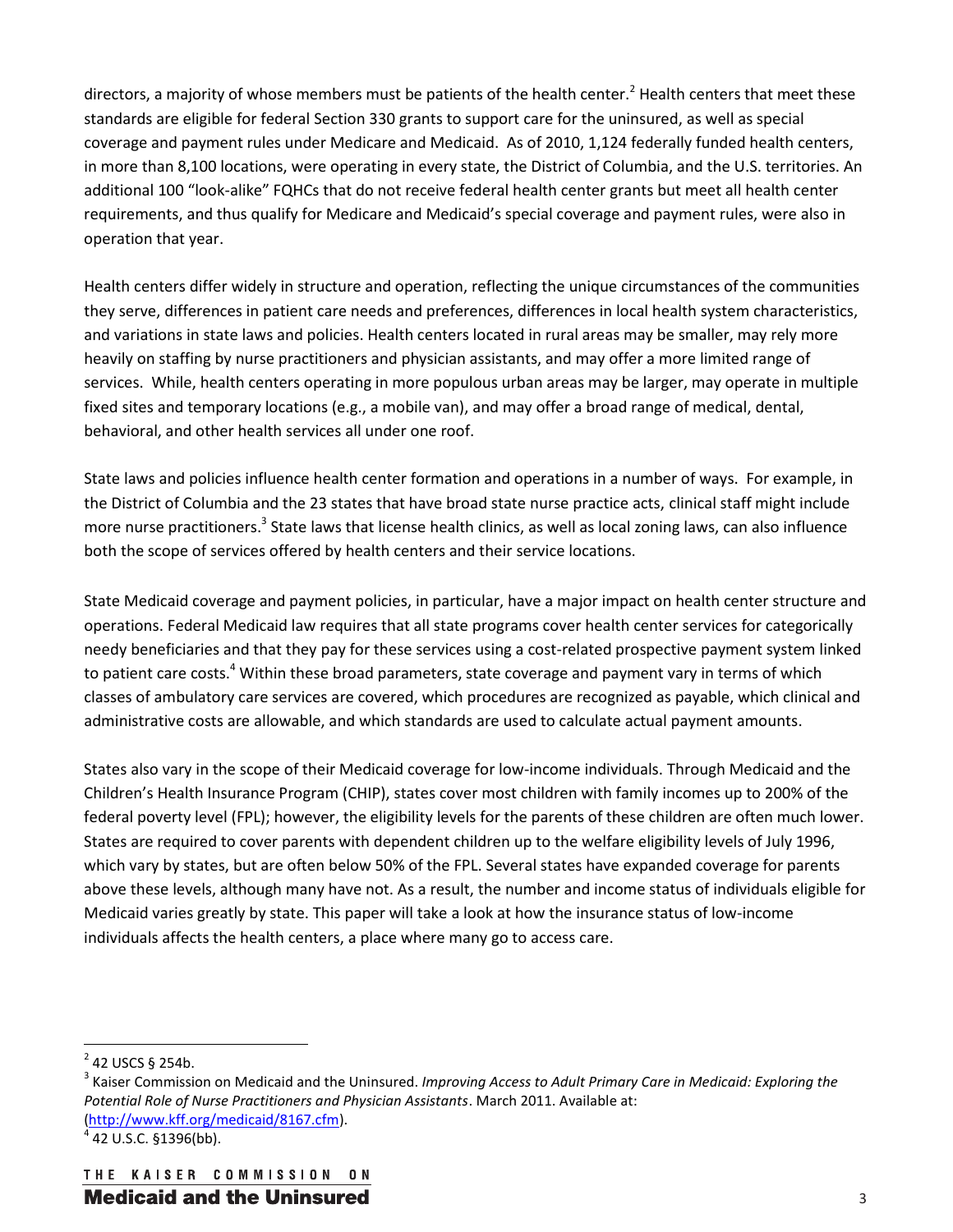## **Methods**

To identify which health centers to include in the analysis, we first divided states into two groups. The first consists of states that have expanded Medicaid eligibility levels for parents above the minimum levels, referred to as expansion states. The second reflects states that have not raised eligibility levels for parents above the minimum standards, referred to as more limited states. Using data on state Medicaid eligibility levels in 2009 from Statehealthfacts.org, we identified 12 states with Medicaid eligibility standards for parents that were equal to or surpassed 100% of the Federal Poverty Level (FPL) (\$10,830 for an individual, \$18,310 for a family of three in 2009). The median financial eligibility level in expansion states was 191% of the FPL. More limited states were defined as those with financial Medicaid eligibility standards for parents that were less than 100% of the FPL. We selected the 13 states with the lowest eligibility thresholds that did not offer other coverage to parents. The median financial eligibility level in more limited states was 44% of the FPL (Table 1).

| Table 1: Medicaid Eligibility Standards for Parents, 2009 |                               |  |                            |                               |  |
|-----------------------------------------------------------|-------------------------------|--|----------------------------|-------------------------------|--|
| <b>Expansion States</b>                                   |                               |  | <b>More Limited States</b> |                               |  |
| <b>State</b>                                              | <b>Eligibility (% of FPL)</b> |  | State                      | <b>Eligibility (% of FPL)</b> |  |
| Arizona                                                   | 106%                          |  | Alabama                    | 24%                           |  |
| Connecticut                                               | 191%                          |  | Georgia                    | 50%                           |  |
| Delaware                                                  | 120%                          |  | Kansas                     | 32%                           |  |
| Hawaii                                                    | 100%                          |  | Louisiana                  | 25%                           |  |
| <b>Illinois</b>                                           | 191%                          |  | Mississippi                | 44%                           |  |
| Maine                                                     | 200%                          |  | Montana                    | 56%                           |  |
| Minnesota                                                 | 215%                          |  | Nebraska                   | 58%                           |  |
| New Jersey                                                | 200%                          |  | New Hampshire              | 49%                           |  |
| New York                                                  | 150%                          |  | North Carolina             | 49%                           |  |
| Rhode Island                                              | 181%                          |  | South Dakota               | 52%                           |  |
| Vermont                                                   | 191%                          |  | Texas                      | 26%                           |  |
| Wisconsin                                                 | 200%                          |  | Virginia                   | 29%                           |  |
|                                                           |                               |  | West Virginia              | 33%                           |  |

Several states and health centers were excluded from this analysis. States that had significantly changed their eligibility standards over the past five years were excluded. In addition, states were excluded from the more limited eligibility group if they provided any Medicaid or state-funded coverage, even if the coverage was more limited than Medicaid, to individuals with incomes above the parent eligibility thresholds. Finally, look-alike health centers in the selected states also were excluded because they are not required to provide UDS data to HRSA.

Uniform Data System (UDS) data for the operating health centers in selected states were obtained from the Health Resources and Services Administration (HRSA). UDS data include annual reports on patient demographics, staffing and utilization, clinical performance, and financial information from all health center grantees that receive Section 330 awards. This data was used to examine the health center operations. A total of 220 health centers in expansion states and 299 in more limited states were included in the analysis.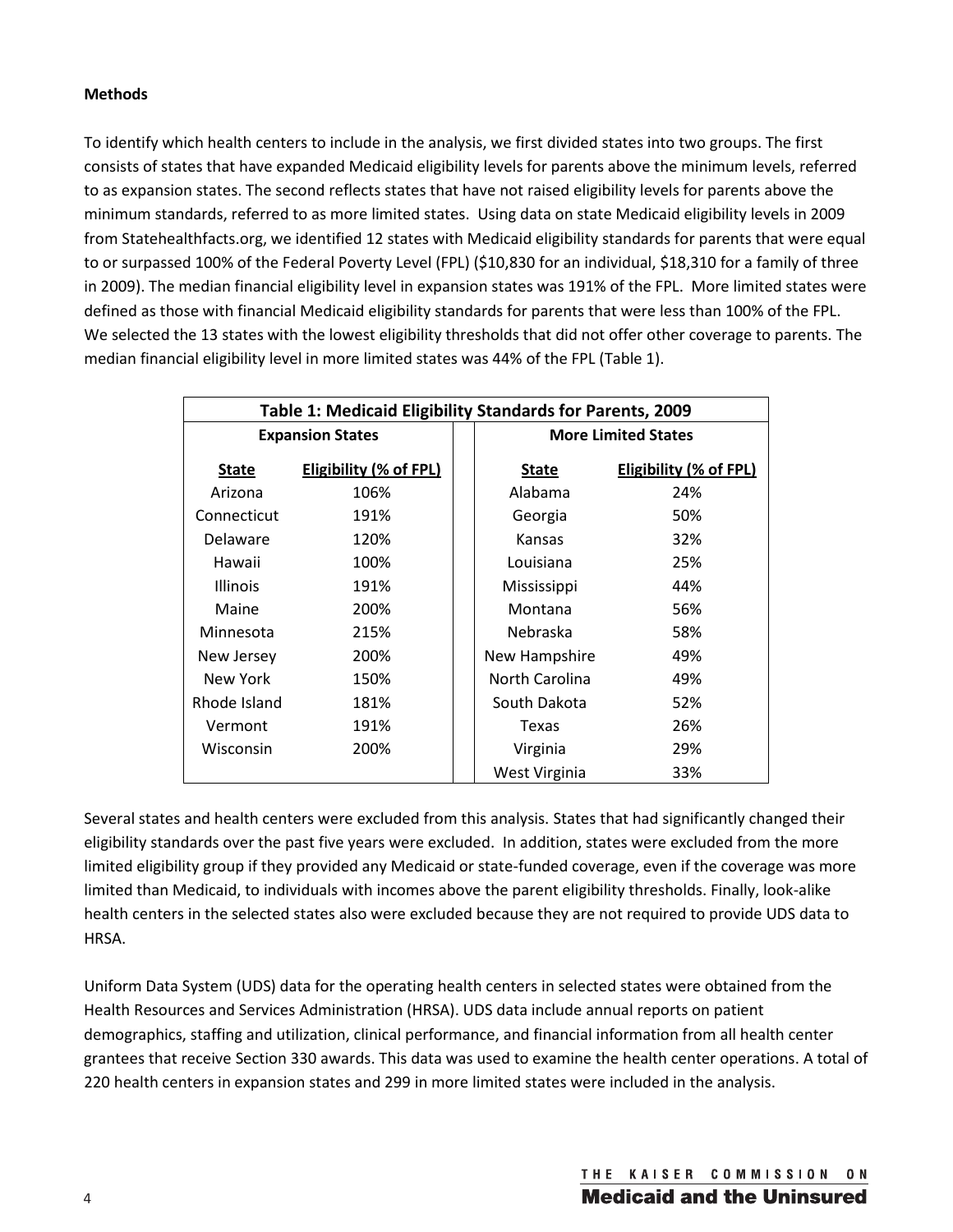The demographic characteristics of the patients utilizing the health centers included in the analysis were similar across the two groups of states. In 2009, approximately 6 in 10 FQHC patients were nonelderly adults (between the ages of 19-64) and female. Seven in 10 patients had incomes at or below 100% of the FPL in both expansion and more limited states. Only the racial and ethnic composition of patients differed—health center patients in expansion states were less likely to be White than those in more limited states (27% of patients at health centers in expansion states compared to 38% of patients in more limited states). (See Appendix A for additional patient characteristics.)

One key difference between the health centers in the two groups of states is that health centers in expansion states were more likely to be defined in the UDS as urban health centers compared to health centers in more limited states. To ensure that any differences between health centers in the two groups of states on the key measures in the analysis were not explained by these urban/rural differences, we performed a separate analysis comparing urban health centers in expansion states to urban health centers in more limited states and rural health centers in expansion states to rural health centers in more limited states. The findings of this separate analysis were consistent with the overall findings, suggesting that the more urban nature of health centers in expansion states is not a major driver of the differences between the two groups of health centers.

#### **Findings**

## **Health Center Capacity and Patients**

*Despite the fewer number of total grantees, health centers in expansion states had more patient care sites and saw more patients than health centers in more limited states (Figure* 

*1)***.** Most health centers receiving federal grants operate multiple patient care sites as a way to expand access to care within their service areas. In 2009, the 220 health centers in expansion states established 1,763 patient care sites for an average of eight sites per health center grantee. In comparison, the 299 health centers in more limited states had 1,618 patient care sites, for an average of five sites per health center grantee.



The additional patient care sites enabled health centers in expansion states to care for a greater number of patients than those in more limited states. Health centers in expansion states saw a total of 4.5 million patients, or about 2,500 patients per site, while health centers in more limited states saw a total of 3.7 million patients, or about 2,300 patients per site.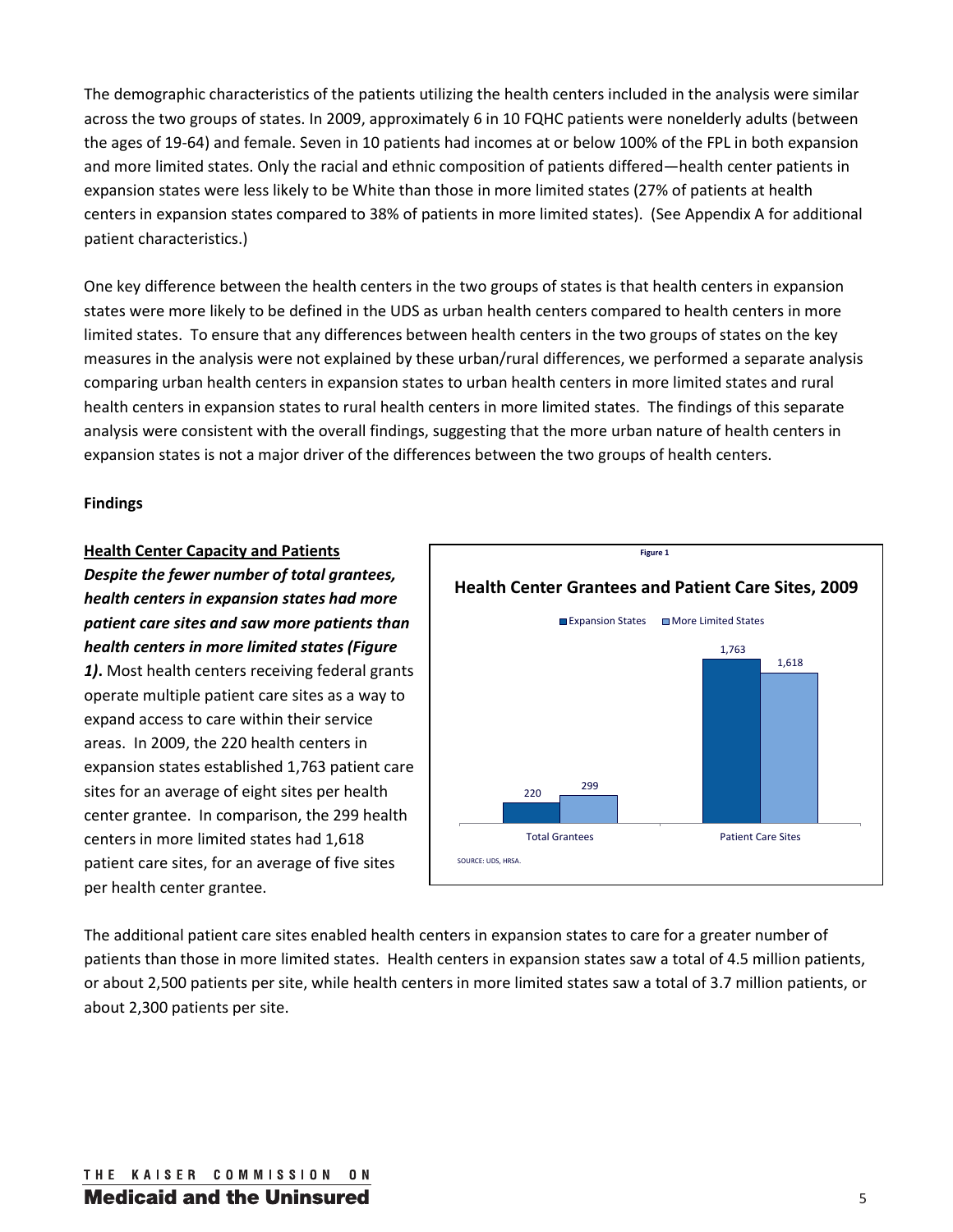*Health centers in expansion states experienced greater growth in the number of patients served compared to health centers in more limited states (Figure 2).* While both groups of health centers experienced significant growth in the number of patients served from 2005 to 2009, the growth in total patients was somewhat stronger among health centers in expansion states. Expansion state health centers experienced a 37% growth in total patients over the four-year period. During the same time period, health centers in more limited states saw a 28% growth in patients.

*Patients served by health centers in expansion states were more likely to have Medicaid coverage and less likely to be uninsured than those served by health centers in more limited* 

*states (Figure 3)***.** Health insurance coverage among patients differed dramatically in expansion and more limited states. In 2009, 45% of patients at health centers in expansion states were covered by Medicaid, compared to just 26% of patients at health centers in more limited states. Likewise, in expansion states, the proportion of all health center patients who were uninsured was 29%. While this figure represents a very high number of uninsured patients, it was far lower – 18 percentage



**Figure 3**



points lower – than the 47% of patients who were uninsured in more limited states. This finding demonstrates the importance of Medicaid in covering low-income health center patients and underscores the extent to which broader Medicaid coverage, while associated with a reduction in the number of uninsured low income patients, nonetheless does not eliminate health centers' major role in treating the uninsured.

The contrast in health insurance coverage among patients in the two groups of states is even starker for adult health center patients, where the differences in Medicaid eligibility levels are more substantial. Nearly one-third of adults seen by health centers in expansion states were covered by Medicaid, compared to only 12% of adults at health centers in more limited states. Similarly, over half (56%) of adult patients at FQHCS in more limited states were uninsured, compared to only 36% of adults at health centers in expansion states.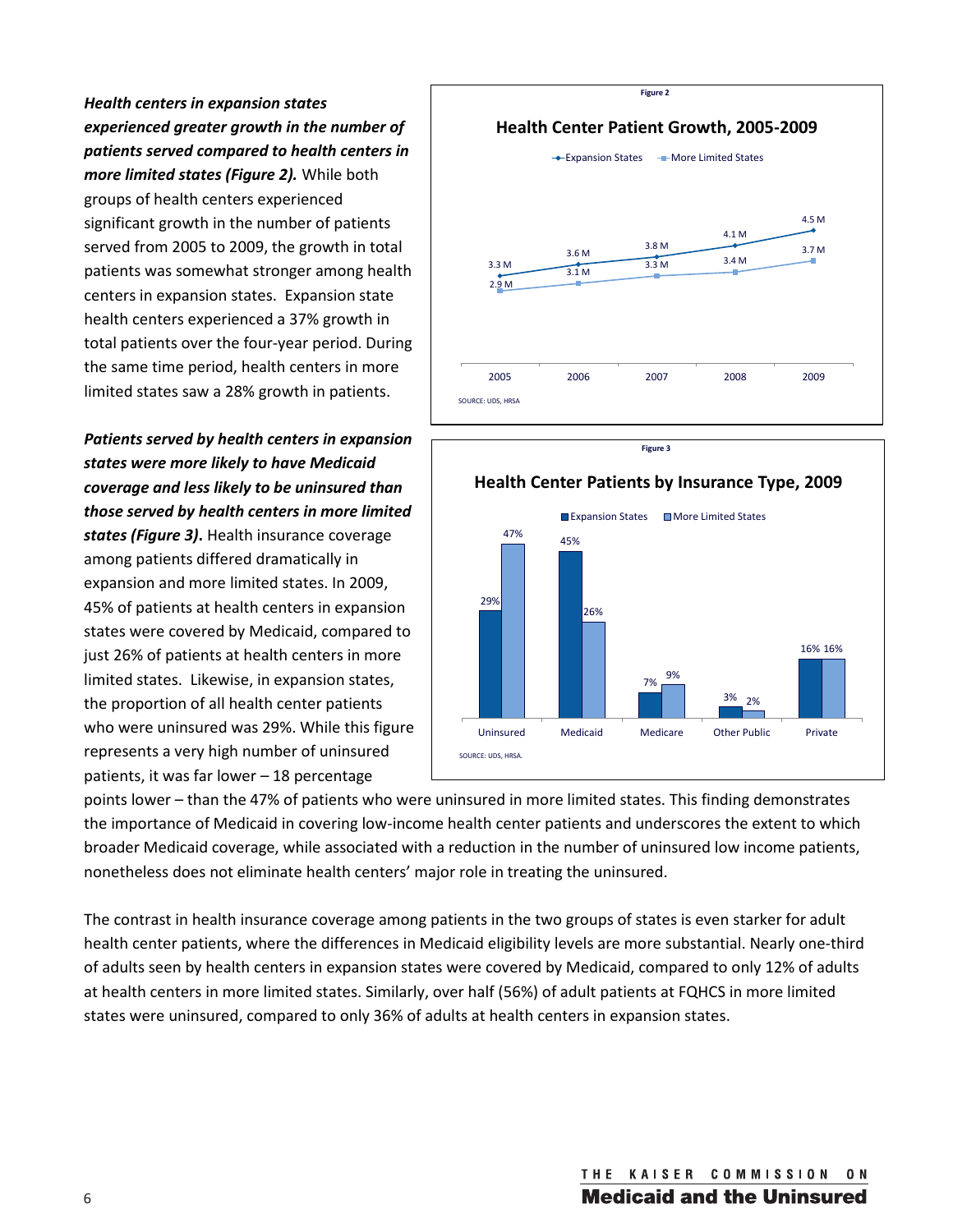*Health centers in expansion states experienced a greater increase in Medicaid patients, while health centers in more limited states saw a larger rise in privately insured patients (Figure 4)***.** From 2005-2009, health centers in expansion states experienced a 45% increase in the number of Medicaid patients compared to only 26% growth at health centers in more limited states. The rise in Medicaid patients in both groups of health centers is not surprising because they operate in medically underserved communities with few primary health care providers.



While health centers in both groups of states saw growth in the number of uninsured and privately-insured patients, health centers in more limited states experienced a slightly greater growth in privately-insured patients, compared to expansion states. The growth in privately-insured patients among both groups of health centers may reflect the fact that, as patient cost-sharing has increased over the past decade, low-income privately-insured patients have experienced growing difficulties in finding private providers that are willing to adjust their out-of-pocket payments. This is something health centers are obligated to do under their sliding fee schedule requirements. However, because per-patient revenues received by health centers for their privately insured patients are significantly below levels paid for Medicaid patients, the losses that health centers must absorb from private insurance are far higher; between 1997 and 2005, health centers reported a cumulative shortfall of \$3.8 billion from private payers.<sup>5</sup> These revenue shortfalls are a particular challenge for health centers in more limited states that also treat larger numbers of uninsured patients.

#### **Health Center Funding**

l

*Health centers in expansion states received more total revenue and a greater proportion of revenue from Medicaid than health centers in more limited states (Figure 5)***.** In 2009, health centers in expansion states had revenues of nearly \$3 billion, averaging \$655 per patient, while more limited states received \$1.8 billion in revenues, for an average of \$500 per patient. This amounts to a 24% difference in total revenue. Not surprisingly, health centers in expansion states received nearly half of their revenue from Medicaid, far eclipsing revenues from other sources. In



<sup>5</sup> Shin, P. et al. (February 2008). *Health Centers: An Overview and Analysis of Their Experience with Private Health Insurance*. Kaiser Family Foundation. Available at: (http://www.kff.org/uninsured/upload/7738.pdf).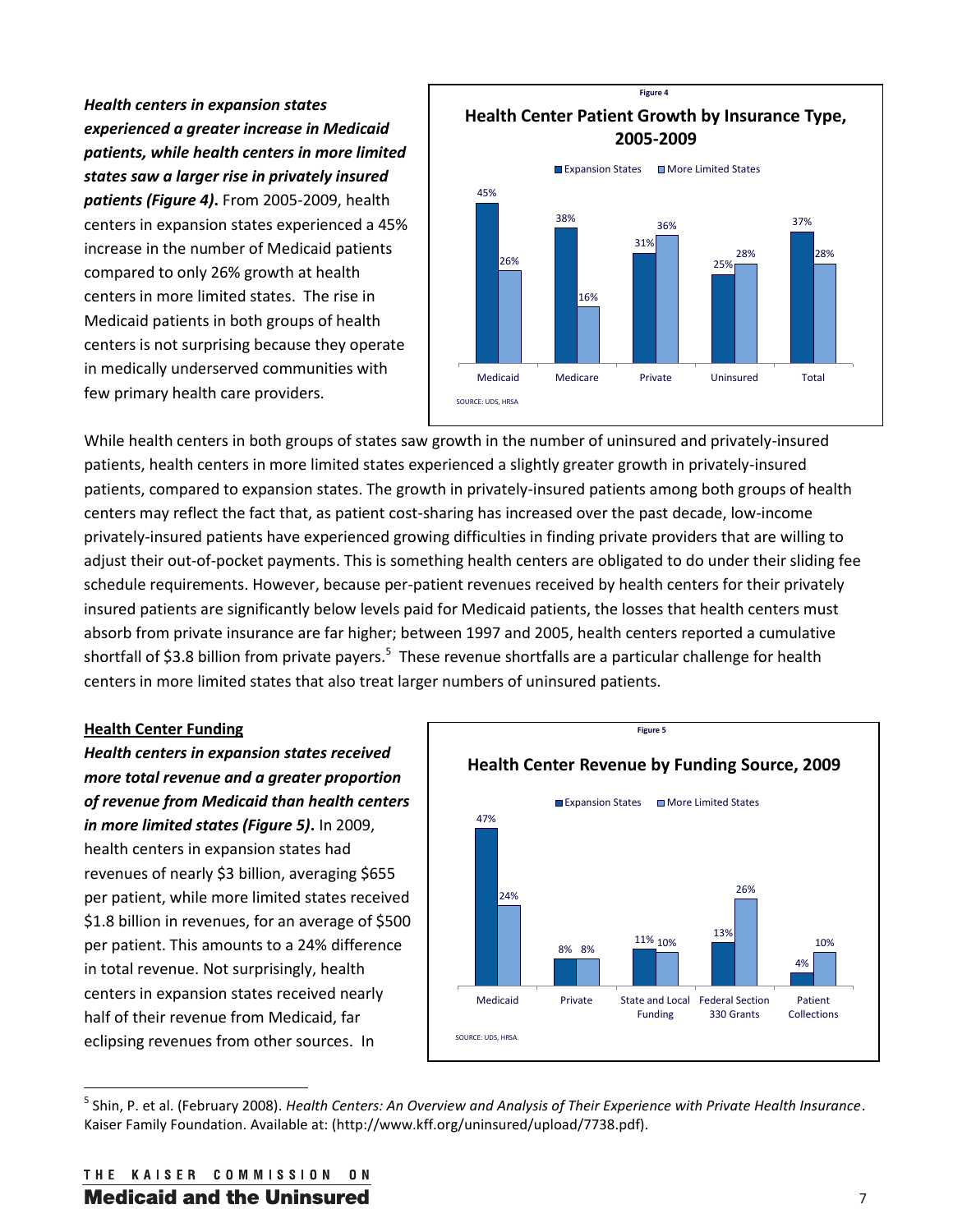contrast, health centers in more limited states received only a quarter of their revenue from Medicaid, and were equally reliant on federal Section 330 grants.

Health centers in expansion states also received more revenue on a per-patient basis from all sources, than health centers in more limited states. In 2009, Medicaid payments per-patient were \$682 for FQHCs in expansion states, compared to only \$475 for health centers in more limited states. This payment difference may reflect lower patient care costs for health centers in more limited states, but also likely indicates coverage for a broader set of ambulatory care services and higher payment rates in states that have expanded Medicaid eligibility. Although Section 330 grants comprised a smaller proportion of overall revenues for health centers in expansion states, these health centers received more funding per uninsured patient (\$291) than health centers in more limited states (\$276). This may reflect more comprehensive programs and services developed by these health centers.

# **Health Center Staffing and Access to Care**

*Health centers in expansion states employ more medical staff, across almost all specialties, than health centers in more limited states***.** The greater resources available to health centers in expansion states enabled these health centers to employ, on average, twice as many clinicians to provide direct patient care as health centers in more limited states. While the total number of primary care physicians was similar across the two groups, health centers in expansion states employed nearly twice as many pediatricians and dentists, two and a half times as many OB/GYNs, and four times as many psychiatrists (Table 2).<sup>6</sup>

| Table 2: Staff Profiles of Health Centers in Expansion States and<br><b>More Limited States, 2009</b> |                                                     |                                                                  |  |  |  |
|-------------------------------------------------------------------------------------------------------|-----------------------------------------------------|------------------------------------------------------------------|--|--|--|
| <b>Medical Specialty</b>                                                                              | <b>Health Centers in</b><br><b>Expansion States</b> | <b>Health Centers in</b><br><b>More Limited</b><br><b>States</b> |  |  |  |
| <b>Primary Care Physicians</b>                                                                        | 1,490                                               | 1,139                                                            |  |  |  |
| OB/GYNs                                                                                               | 330                                                 | 136                                                              |  |  |  |
| Pediatricians                                                                                         | 569                                                 | 288                                                              |  |  |  |
| Dentists                                                                                              | 671                                                 | 389                                                              |  |  |  |
| Psychiatrists                                                                                         | 109                                                 | 28                                                               |  |  |  |
| <b>Nurse Practitioners</b>                                                                            | 755                                                 | 805                                                              |  |  |  |
| <b>Physician Assistants</b>                                                                           | 377                                                 | 342                                                              |  |  |  |
| <b>Certified Nurse Midwives</b>                                                                       | 178                                                 | 57                                                               |  |  |  |

\* All numbers are calculated based on the full-time equivalent (FTE)

Health centers in more limited states were more reliant on non-physician clinicians, including nurse practitioners and physician assistants. These health professionals can provide similar levels of care to physicians but are less expensive to employ. In 2009, health centers in more limited states employed more nurse practitioners and similar numbers of physician assistants compared to those in expansion states.

l

 $^6$  The term primary care physician is used in this paper to include family physicians, general practitioners, and internists.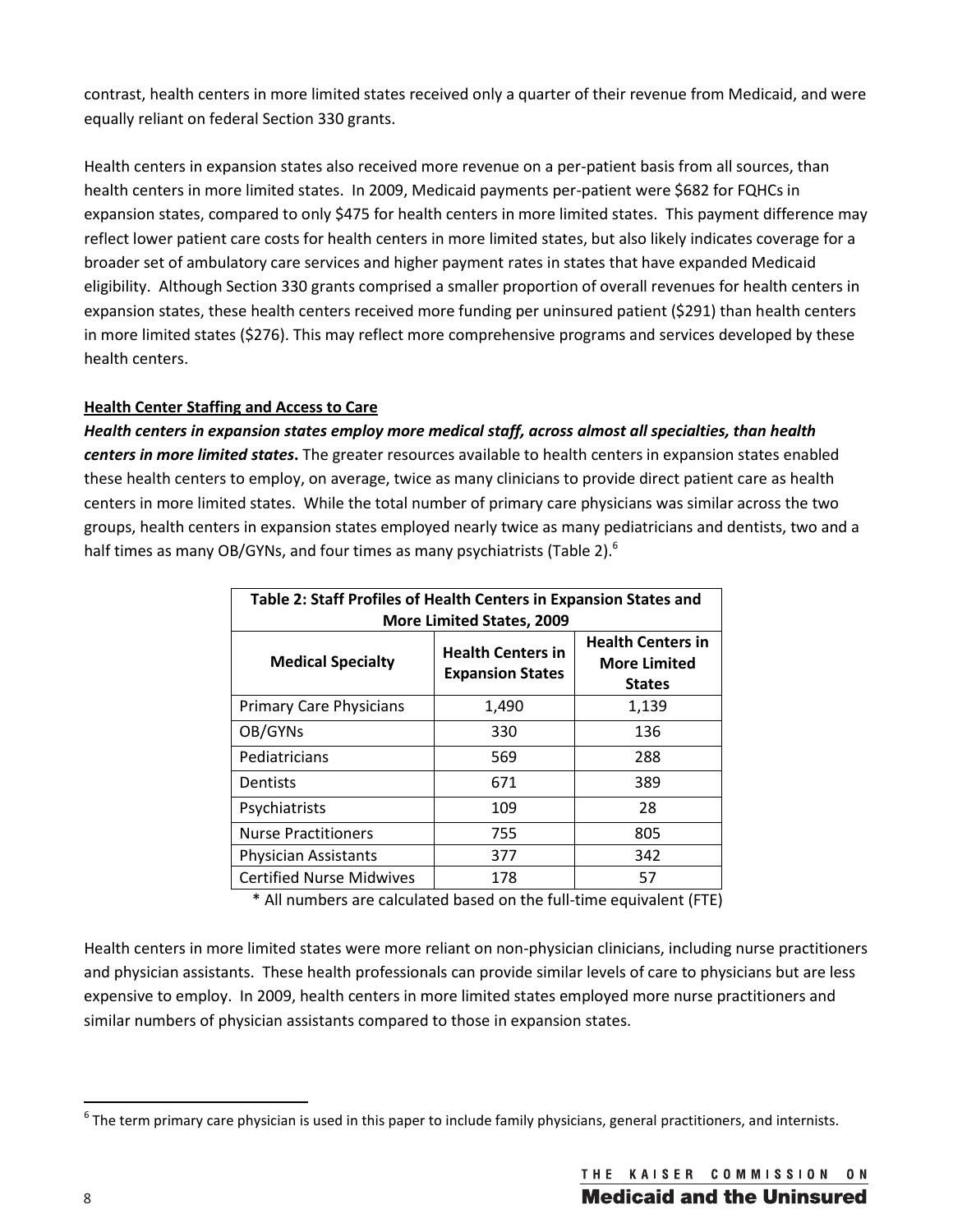*Health centers in expansion states have better patient-to-clinician ratios, across all specialties measured, than health centers in more limited states***.** Lower patient-to-clinician ratios often mean shorter wait times for appointments and better access to care. In 2009, the overall patient-to-physician ratio was 1,743 for health centers in expansion states and 2,344 for health centers in more limited states. Access to specialized physicians, including pediatricians and OB/GYNs, was worse for health center patients in more limited states. The child-topediatrician ratio was 2,769 for health centers in expansion states and 4,025 for health centers in more limited states, while the women-to-OB/GYN ratio was 3,959 for health centers in expansion states and 7,566 for health centers in more limited states. The high OB/GYN ratios in both limited and expansion states may reflect several factors, including the tendency of health centers to rely on family practice physicians for OB/GYN services because of the difficulty in recruiting OB/GYN specialists.

Importantly, for access to care for health center patients in more limited states, when nurse practitioners, physician assistants, and certified nurse midwives were included in the measure, the patient-to-clinician ratio improved for health centers in more limited states to 1,331, although it was still higher than the ratio for health centers in expansion states (1,154).

*From 2005-2009, health centers in expansion states hired more staff, except nurse practitioners, than health centers in more limited states (Figure 6)***.** Total staff growth for health centers in expansion states increased 41% from 2005-2009, while the staff at health centers in more limited states increased 33% over the same time period. Health centers in expansion states invested more heavily in physician hiring, increasing primary care physicians and pediatricians by over a third and OB/GYNs by nearly half. Health centers across the states hired more nurse practitioners and physician assistants, though the increase in the number of nurse



practitioners was greatest at health centers in more limited states.

#### **Discussion**

As the above findings highlight, expansive Medicaid eligibility levels for adults are associated with several important health center characteristics. Because they receive more Medicaid revenue, health centers in expansion states are able to invest in more patient capacity through a greater number of locations and higher staffing levels. They are also able to offer a greater range of specialized care and services, including oral and behavioral health services, that are frequently in short supply in medically underserved communities. Previous studies have shown that health centers do not distinguish between their insured and uninsured patients in the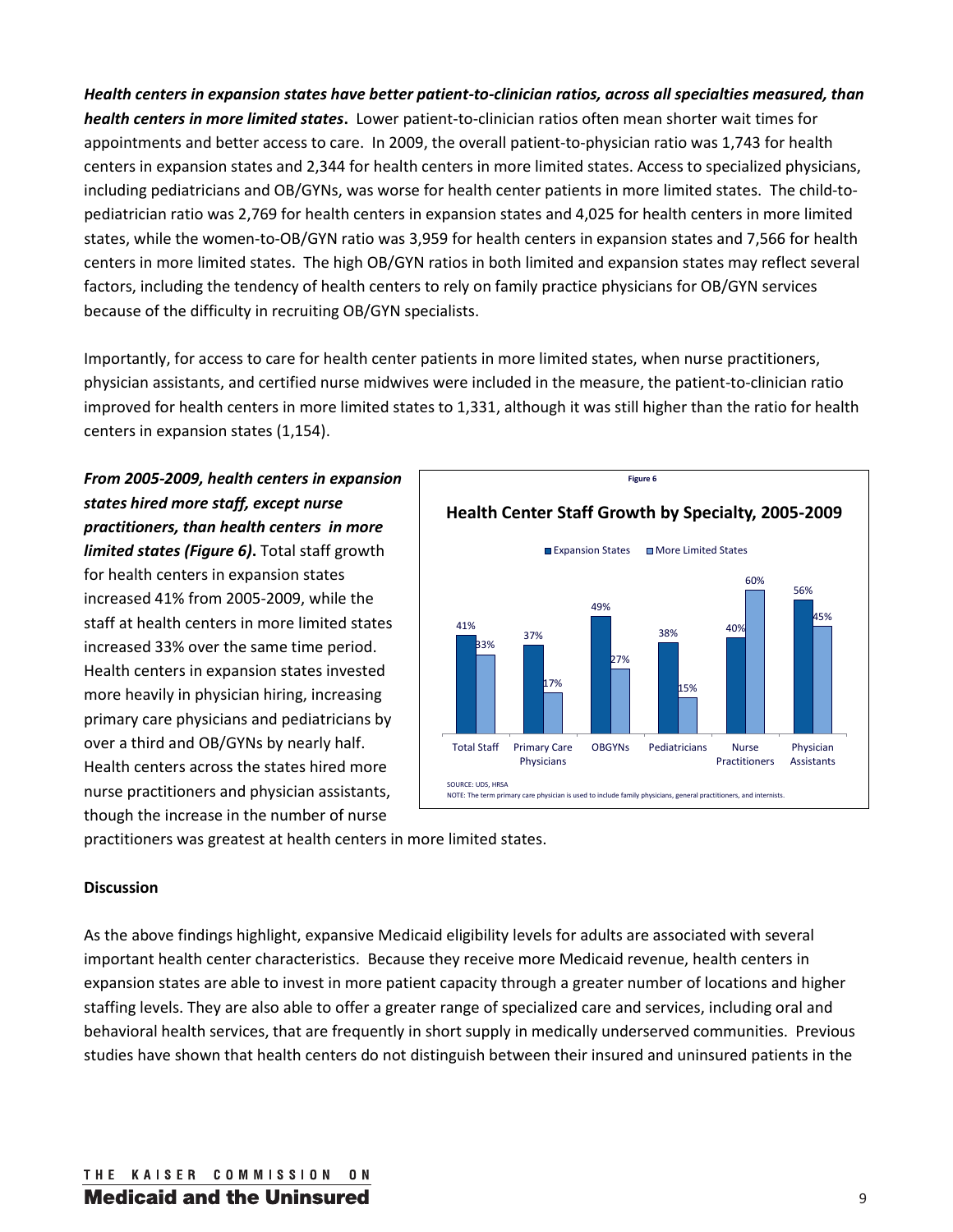range and level of care they provide.<sup>7</sup> Thus, as health centers invest their greater revenues in capacity–building activities, they appear better positioned to meet the needs of their patients and communities. The benefits of stronger operational capacity impact both insured and uninsured health center patients and translate into improved access to care for all those living in medically underserved communities.

These findings support the value of expanded Medicaid eligibility for improving access to care and on enhancing health center capacity. Both of these findings hold particular relevance to the implementation of the Affordable Care Act (ACA). Beginning in 2014, the ACA will expand Medicaid eligibility to all adults and children with incomes up to 138% of the FPL, extending coverage to an anticipated 16 million adults. Another 16 million people will likely obtain private coverage through state-based health insurance exchanges. Many of those expected to gain coverage are currently health center patients, and they will be able to continue to rely on health centers as their primary source of care.

To provide health centers with additional resources to expand capacity in preparation for these coverage expansions, the ACA increased the health center trust fund through fiscal year 2015. However, after 2015, the added trust fund resources end, which means that health centers must be able to support their expanded operations through Section 330 operating grants and revenues received from public and private health insurance payments. The high poverty levels of current health center patients mean that, while health centers will play a key role as primary care providers in qualified health plans offered through state health insurance exchanges, they can be expected to continue as major providers of health care for Medicaid patients. In this regard, it is the Medicaid eligibility that, over the long term, will determine the sustainability of the initial health center expansion and that will enable health centers to grow to meet the needs of their medically underserved communities. This growth, in turn, will aid not only the newly insured Medicaid patients who receive care through health centers, but also those with private insurance and those who remain uninsured.

This issue paper was prepared by Peter Shin and Sara Rosenbaum with data support from Brian Bruen and Alice (Xiao-Xiao) Lu at the School of Public Health and Health Services, George Washington University and Rachel Arguello and Jennifer Tolbert with the Kaiser Family Foundation's Commission on Medicaid and the Uninsured. Additional support for this issue paper was provided by the RCHN Community Health Foundation.

 $\overline{\phantom{a}}$ 

 $^7$  Gusmano M.K., Fairbrother, G., and Park, H. Exploring the limits of the safety net: Community health centers and care for the uninsured. *Health Affairs*, 2002; 21: 6188-194.